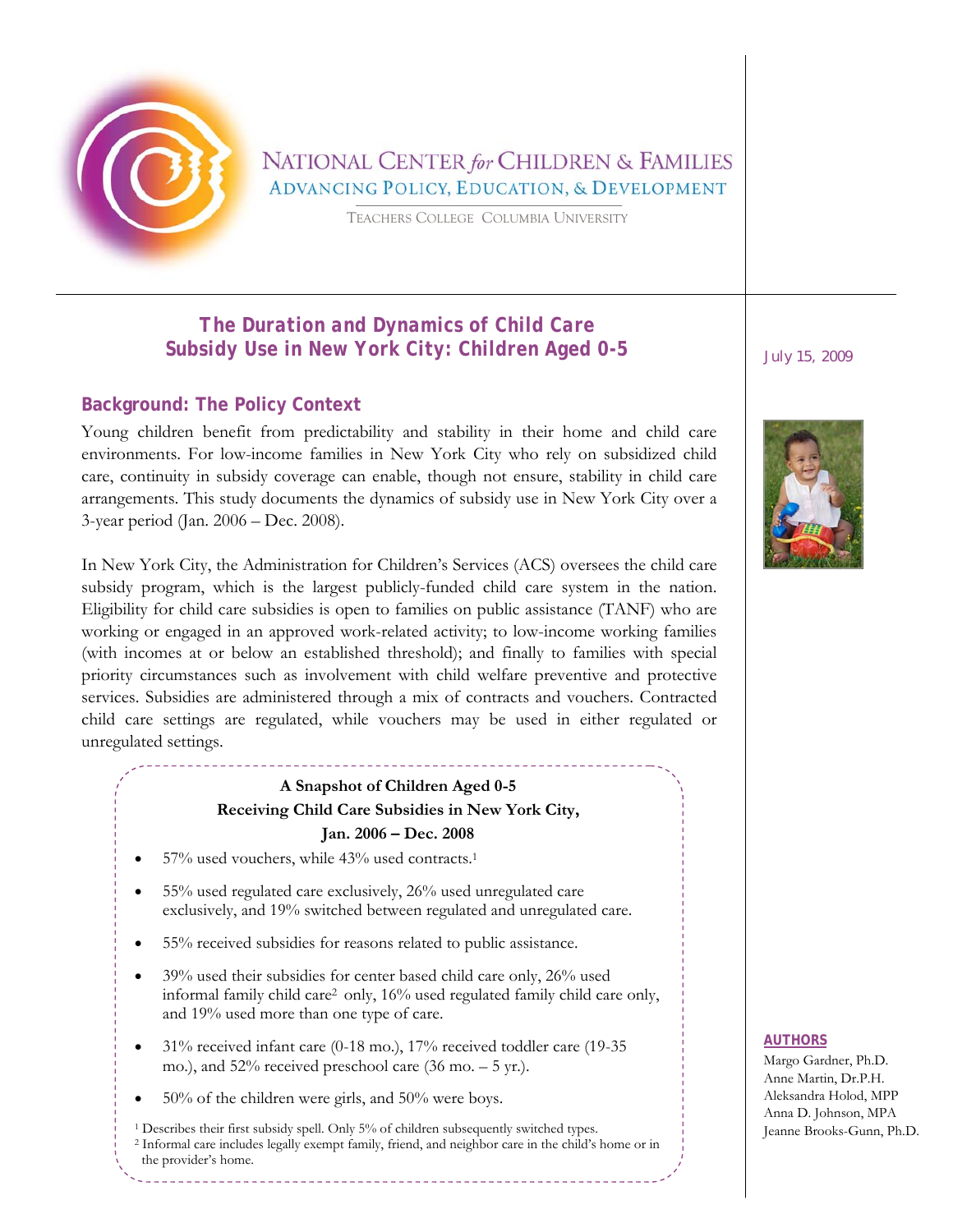#### **Data and Methods**

These analyses use administrative data from the New York City Administration for Children's Services. These data provide information on all families who received child care subsidies from the City from January, 2006 through December, 2008. This includes families who enrolled during the observation period as well as families already receiving subsidies. For this policy brief, we selected only the families who had a child aged newborn to 5 years ( $N =$ 172,180).

These data were used to measure child care subsidy **spells** and **gaps** between subsidy spells.

A child care subsidy **spell** is defined as a period of subsidy receipt lasting one month or longer (between January, 2006 and December, 2008).

A **gap** is defined as a period between two subsidy spells (which occurred between January, 2006 and December, 2008). Analyses of gaps refer only to children who experienced two or more subsidy spells. The reasons for gaps are unknown. Possible explanations include, but are not limited to, failure to complete the paperwork for recertification, a change in parental employment or income status leading to loss of eligibility, a change in provider eligibility, or parental dissatisfaction with the provider.

Analyses presented here examine group differences in subsidy spells and gaps. Ttests were used in comparisons between two groups. Analyses of variance (ANOVA), followed by Bonferroni-adjusted pairwise comparisons, were used in comparisons among three or more groups. All comparisons reported here are significant at the  $p < .05$  level.

#### **Findings: Duration of Subsidy Spells, Jan. 2006—Dec. 2008**

*Note: Longer spells indicate greater continuity in subsidy use.* 

- Children in New York City used a child care subsidy for an average of 12 months at a time. Between January 2006 and December 2008, some children used subsidies for as little as 1 month, and others for as long as 36 months.
- Children attending regulated care settings had longer average spells of subsidy use than children attending unregulated care settings (12 versus 9 months).
- Among children attending regulated care settings, those in contracted care had longer spells of subsidy use than those with vouchers (13 versus 11 months).
- Infants and preschool-aged children had average subsidy spells of 12 months. Toddlers had average subsidy spells of 11 months.
- Children in center-based care had longer average spells of subsidy use (13 months) than children in family child care (12 months) or informal child care (9 months).
- Children from low-income working and other families' spells of subsidy use were 7 months longer on average than those of children in families receiving subsidies for public assistance-related reasons (15 versus 8 months). *See figure 1.*

**Children in center-based care had longer average spells of subsidy use than children who used family child care or informal child care.**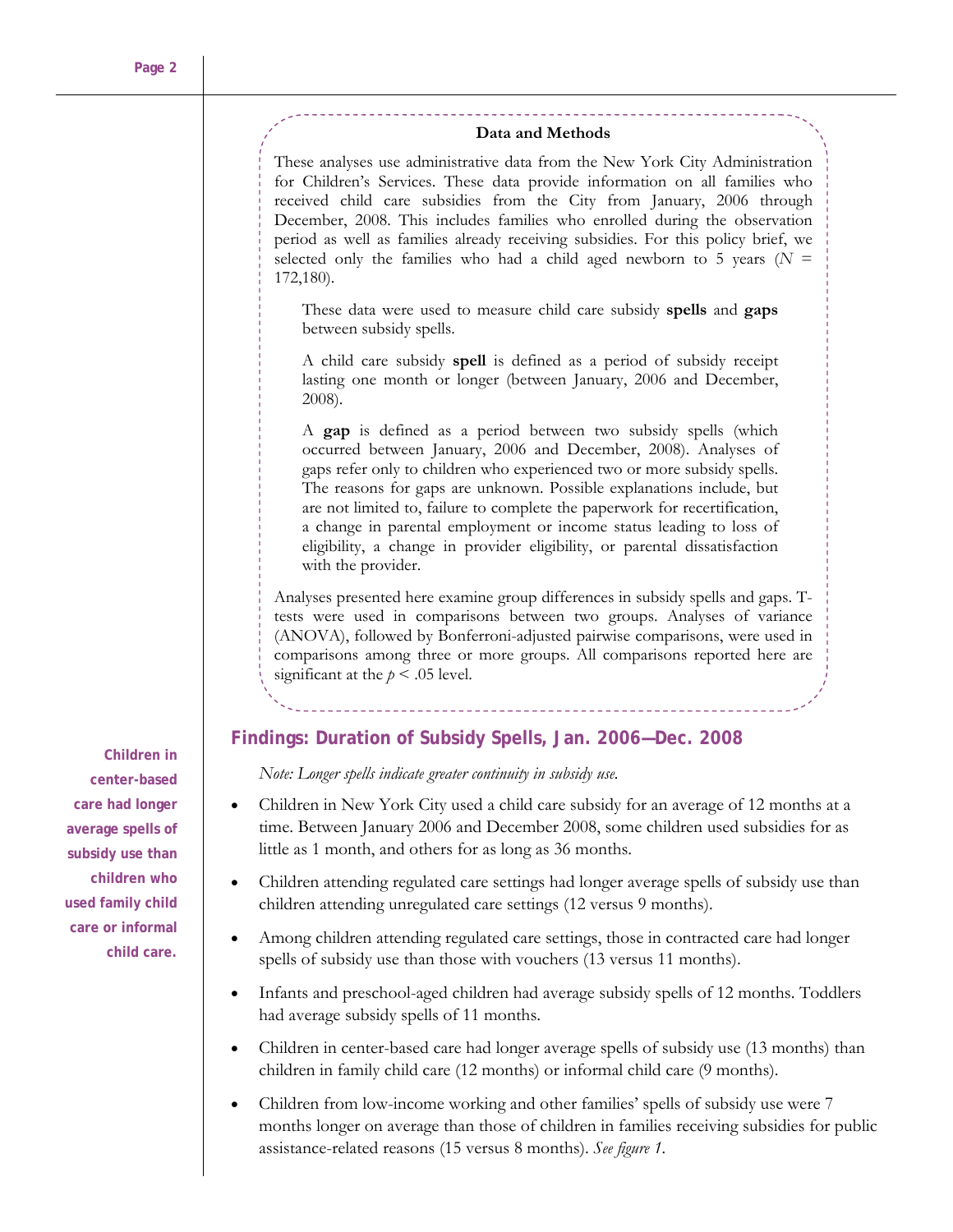



### **Findings: Number of Subsidy Spells, Jan. 2006—Dec. 2008**

*Note: Fewer subsidy spells indicate greater continuity in subsidy use.* 

The majority of children  $(71.7%)$  had only one spell of subsidy use; less than  $1\%$  of children had five or more spells of subsidy use during the 36-month period. *See figure 2.*

*Figure 2. Average number of subsidy spells, Jan. 2006-Dec. 2008*



- Children attending regulated care settings had fewer spells on average than those attending unregulated care settings (1.16 versus 1.48).
- Among children attending regulated care settings, those in contracted care had fewer spells than those with vouchers (1.10 versus 1.29).
- Children who used center-based care had fewer spells of subsidy receipt (1.14) than children who used family child care (1.19) or informal care (1.48).
- Preschoolers experienced the fewest spells (1.33) and toddlers experienced the most spells (1.50).
- Children from low-income working and other families had fewer spells of subsidy use than children from families receiving public assistance (1.09 versus 1.58).



**Preschoolers experienced the fewest spells and toddlers experienced the most spells.**